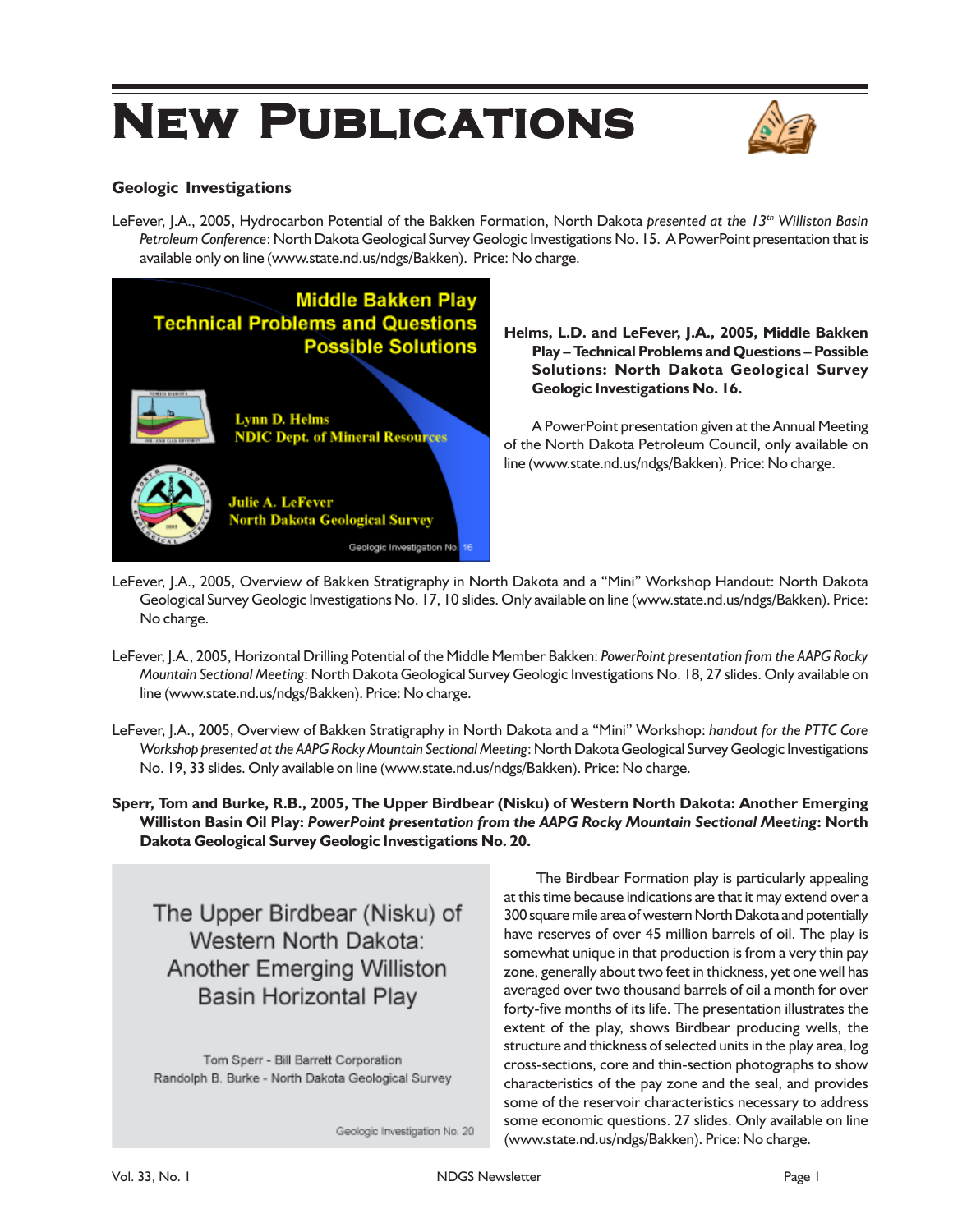- Nelms, Ralph and Burke, R.B., 2004, Evaluation of Oil Reservoir Characteristics to Assess ND Carbon Dioxide Miscible Flooding Potential: *PowerPoint presentation given at the 12th Williston Basin Petroleum Conference*: North Dakota Geological Survey Geologic Investigations No. 21, 25 slides. Only available on line (www.state.nd.us/ndgs/Bakken). Price: No charge.
- Anderson, F.J., 2005, Cement Rock Mineral Resources of the Shawnee-McCanna Area, North Dakota, Surficial Geologic Map, 1:24,000, North Dakota Geological Survey Geologic Investigations No. 22A. Price: \$5.00
- Anderson, F.J., 2005, Cement Rock Mineral Resources of the Shawnee-McCanna Area, North Dakota, Bedrock Geologic Map, 1:24,000, North Dakota Geological Survey Geologic Investigations No. 22B. Price: \$5.00
- Anderson, F.J., 2005, Cement Rock Mineral Resources of the Shawnee-McCanna Area, North Dakota, Mineral Extraction and Planning Map, 1:24,000, North Dakota Geological Survey Geologic Investigations No. 22C. Price: \$5.00



# **Anderson, F.J., 2005, Cement Rock Mineral Resources of the Shawnee-McCanna Area, North Dakota, Available Core Summary, North Dakota Geological Survey Geologic Investigations No. 22D.**

Geologic Investigations series, No. 22D, (poster sized sheet) consists of an available core summary with lithologic, paleontologic, and geochemical data displayed from geologic core collected as a part of previous investigations of the Niobrara Formation in northeastern North Dakota for use as a cement rock. Niobrara Formation core stored at the Wilson M. Laird Core and Sample Library and available for further evaluation on the campus of the University of North Dakota, and associated data is featured on this poster. This publication is available as an individual item or as a collection (GI-22 A-E) of traditional paper map products or as digital GIS data files. Price: \$15.00 for the poster.

Anderson, F.J., 2005, Cement Rock Mineral Resources of the Shawnee-McCanna Area, North Dakota, Geological Cross Sections, North Dakota Geological Survey Geologic Investigations No. 22E. Price \$3.00



### **Manz, L.A., 2005, Geology of the Devils Lake Area: North Dakota Geological Survey Geologic Investigations No. 23, poster.**

This 23" x 35" poster features a 1:48,000-scale geologic map of the Devils Lake area draped over a shaded relief background. Two accompanying cross-sections illustrate the relationship between geology and topography. Also included are photographs and descriptions of major geologic features, and a discussion on geologic hazards, with special emphasis on the influence of climate and geomorphology on the flooding problems associated with Devils Lake itself. Price: \$5.00.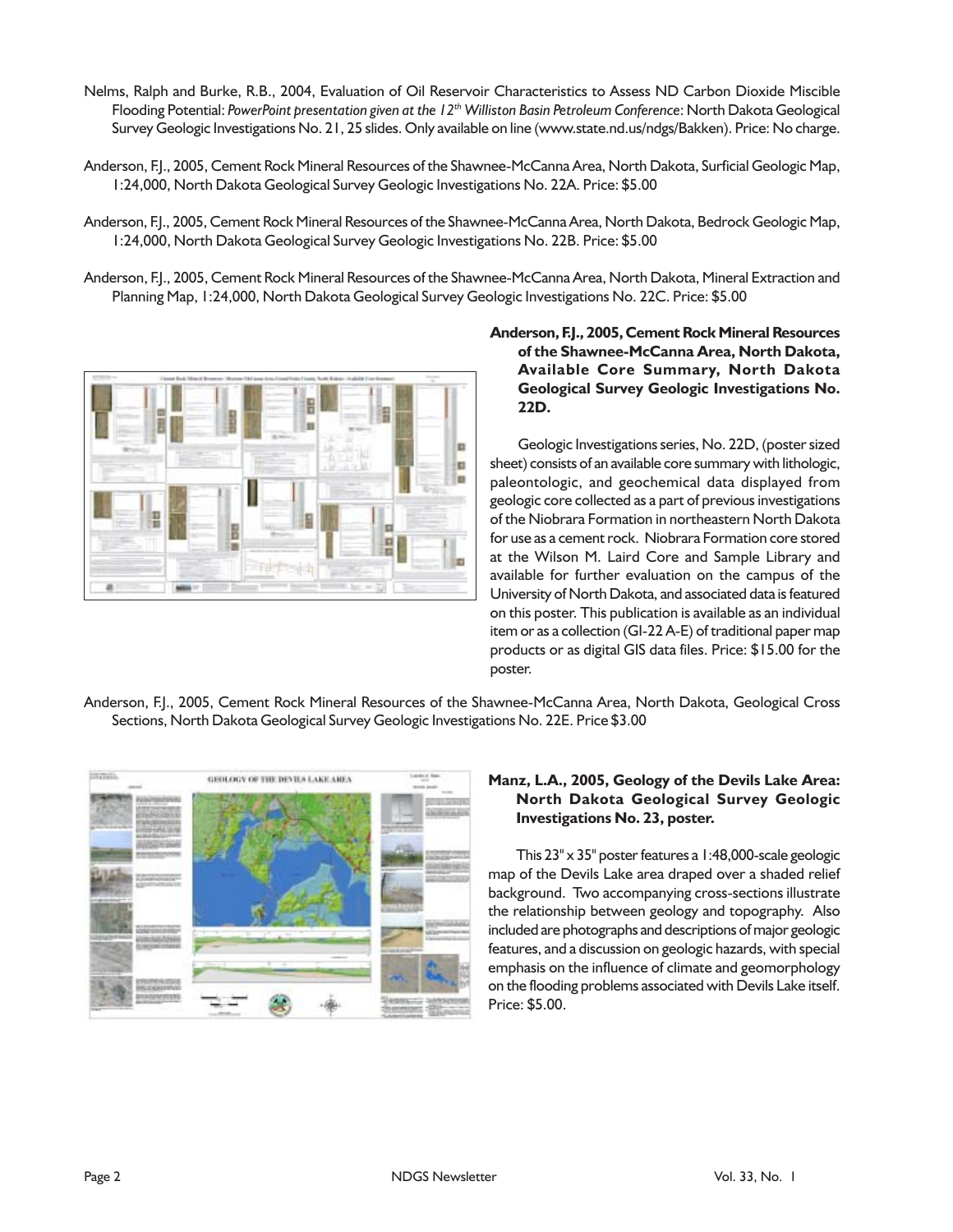#### **Miscellaneous Maps**



#### **Burke, R.B., 2005, North Dakota Deep Gas Production: North Dakota Geological Survey Miscellaneous Map No. 38.**

A 23" x 34" map at 1:355,000 scale showing the distribution of present and past deep (Devonian and older) gas producing fields, producing strata, historical number of gas wells, number of currently producing wells and cumulative production by field and pool through May 2005. Development of North Dakota's gas resources has lagged for many reasons, including having a comprehensive map illustrating the potential. This map provides important data necessary for evaluating further development of an under utilized resource. Price: \$5.00.

#### **Reports of Investigations**

**Ulishney, A.J., LeFever, R.D., and LeFever, J.A., 2005, Oil and Gas Potential of the Icebox Formation (Ordovician): North Dakota Geological Survey Report of Investigations No. 102**, 50 pages, two plates, available only on CD. Price: \$5.00.



**LeFever, J.A., and LeFever, R.D., 2005, Oil and Gas Potential of the Icebox Formation (Ordovician): North Dakota Geological Survey Report of Investigations No. 103**, 41 pages, two plates, available only on CD. Price: \$5.00.



#### **100k and 24k Maps**

#### **100k Mineral Maps**

Murphy, E.C., 2005, Lignite Reserves Bowman 100k Sheet, North Dakota: North Dakota Geological Survey 100k Series Bwmn –c, 1:100,000 scale. Price \$5.00.